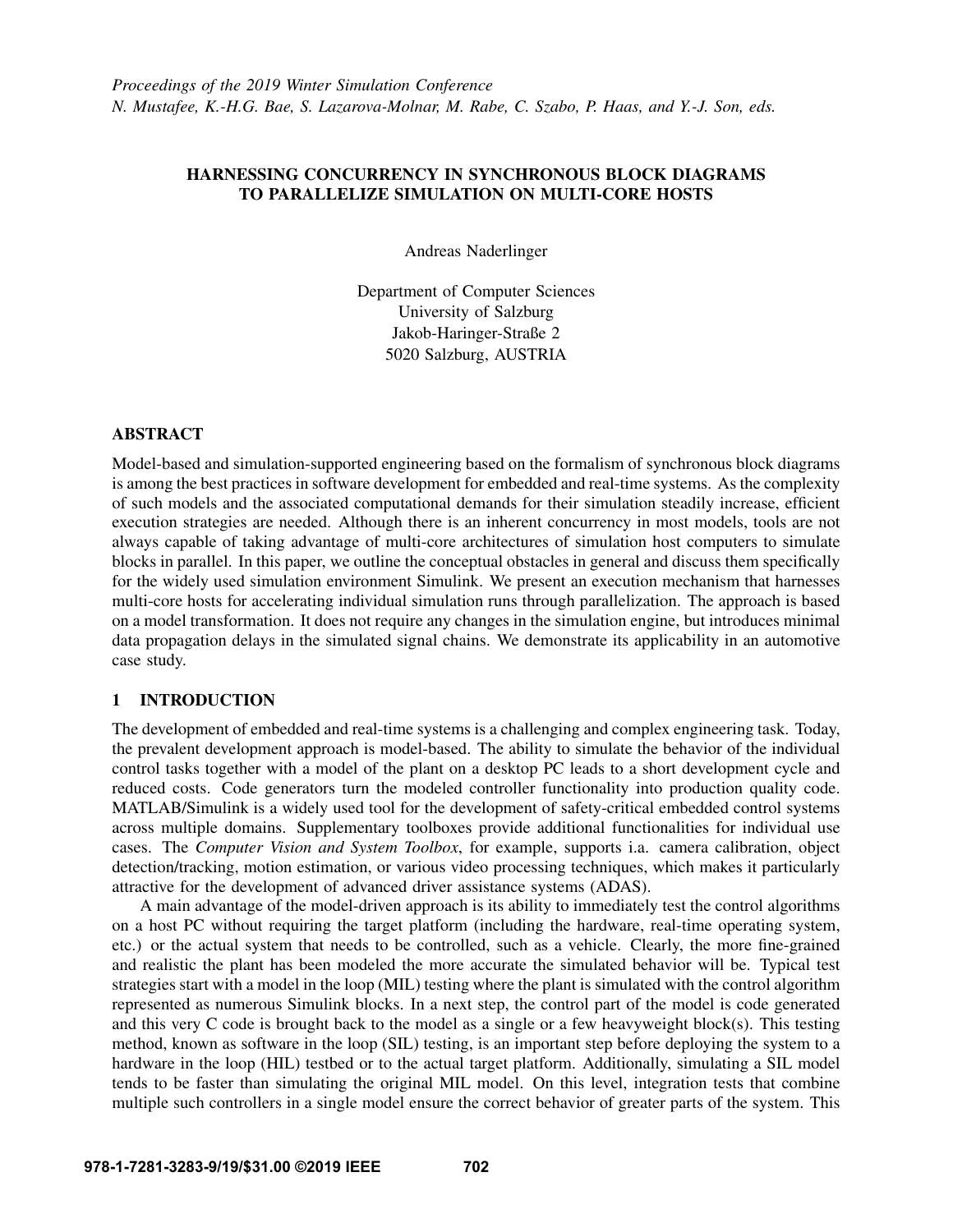is where the control engineer can easily configure and adapt a particular system on the desktop computer and observe the resulting impact on the whole ensemble. The simulation of such a model poses high computational demands on the simulation environment. Unfortunately, to the best of our knowledge, the principal block execution strategy of a Simulink model is strictly sequential and consequently bound to a single thread of execution (see the related work section for some exceptions). This means that a recent multi-core host PC, for example, with 4 cores each capable of two independent threads is far from realizing its full potential, although there is an inherent concurrency in most of the models. Note that individual GUI elements, such as a Scope or Video Viewer block, are already able to run on separate cores.

In this work, we outline the fundamental obstacle for the simulation engine to parallelize the execution of a single simulation run. We present an approach that harnesses the concurrency present in synchronous block diagrams to simulate individual parts of the model in parallel. In contrast to previous work, our mechanism allows us to directly use the Simulink simulation engine itself to simulate the blocks instead of executing the generated code in a customized simulator. The remainder of this work is structured as follows: We continue with a discussion on related work and some Simulink fundamentals. Section [2](#page-2-0) describes the core concept of our approach together with the model transformation process that enables concurrent and consequently parallel block execution by partly shifting the execution strategy from the simulation engine to the block-level. In Section [3](#page-7-0) we exemplify different parallelization scenarios. In Section [4](#page-10-0) a case study of an ADAS system is presented before future work is discussed and the paper is concluded.

# <span id="page-1-1"></span>1.1 Related Work

To date, a large amount of scientific papers has dealt with the parallelization of model-based descriptions, such as Simulink models. However, most of them covered the process of software synthesis from models so that the resulting source code can be efficiently and correctly executed by a real-time operating system on a (mostly embedded) multi-core target. Efforts in this direction include, for example, [\(Canedo and](#page-11-0) [Faruque 2012\)](#page-11-0), [\(Tuncali et al. 2015\)](#page-11-1), [\(Cha et al. 2011\)](#page-11-2), and [\(Kumura et al. 2012\)](#page-11-3). They discussed block-to-task/core mapping and scheduling as well as buffering protocols. Even for single-core targets, the preservation of the original semantics of synchronous block diagram models, such as Simulink, has shown to be non-trivial when multi-rate models are mapped to software tasks (see [Baruah 2012;](#page-11-4) [Caspi et al. 2008\)](#page-11-5). [Canedo et al. \(2010\)](#page-11-6) described an automatic splitting mechanism of Simulink models, where individual parts are code generated and executed in a custom simulation environment. According to Görür and Calli (2017) who presented a transformation-based approach for parallelizing Scilab/Xcos models, the first approach for parallelizing Simulink models was proposed almost 20 years ago by [Ozard and Desira \(2000\).](#page-11-8) They distributed a model on a multi-processor system under the restriction that the parallelized blocks are identical and don't interact except at one time step. In a very recent MATLAB release (version 2018b), the *DSP System Toolbox*, a Simulink add-on for signal processing systems, supports parallel execution of blocks in the *Dataflow domain* (a new model of computation in Simulink). Also, with some limitations, the same version enables the distribution of co-simulation components (so-called Functional Mock-up Unit (FMU) blocks) on different cores. Another recent FMU-based approach for parallelizing multiple different simulators is described in [\(Saidi et al. 2019\)](#page-11-9).

To the best of our knowledge, the presented approach is the first work that reconciles parallel computations with the general sequential block execution in synchronous block diagrams and that enables the parallel execution of individual blocks in Simulink simulations. It has been tested with various MATLAB versions back to R2014a and is expected to be compatible with even older releases.

# <span id="page-1-0"></span>1.2 Background

Simulink is an add-on to MATLAB and provides a modeling and simulation environment for dynamic systems. Being based on the causal block diagram formalism [\(Denckla et al. 2005\)](#page-11-10), Simulink is closely related to the synchronous reactive programming model [\(Halbwachs 1993\)](#page-11-11). A Simulink model is a block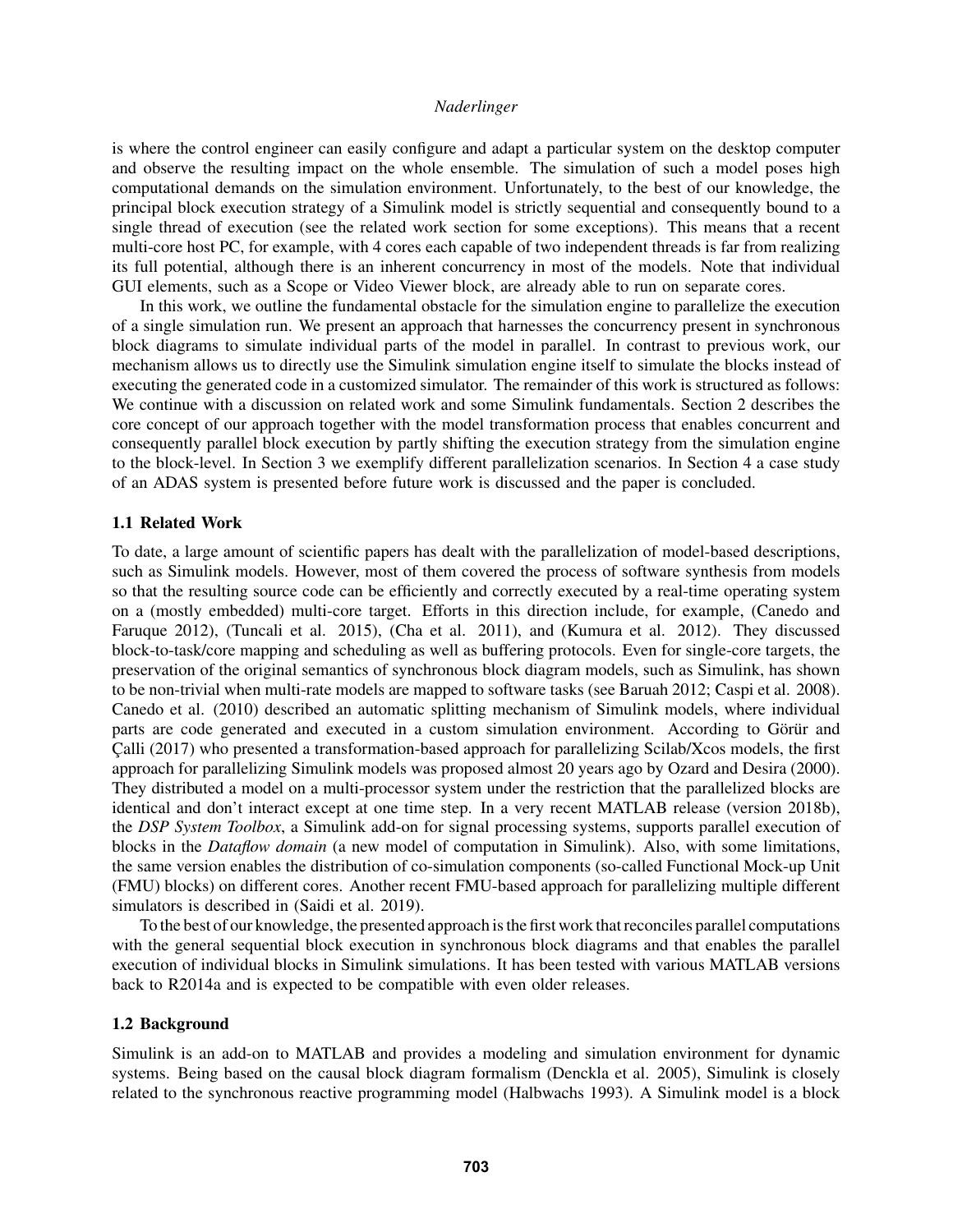diagram that consists of blocks implementing the functionality. Data-dependency relations between blocks are described by signals that connect input with output ports of (receiver) and (supplier) blocks, respectively. Input ports are either direct-feedthrough (DF) or nondirect-feedthrough (NDF). While DF input ports can instantly influence the output of the block, NDF input ports can only affect the block's state. Essentially, a block with solely NDF input ports represents a Moore machine, while a block that has at least one DF input port represents a Mealy machine.

During initialization, the simulation engine derives a fixed order, called the *block sorted (execution) order*, which is based on the data-dependencies between blocks as expressed by signals and the feedthrough characteristics of the ports they input. In this very order, the blocks are executed during the subsequent simulation loop, in which the simulation engine repeatedly updates the state of the model by computing the system inputs, outputs, and states as time progresses. A solver determines the time steps between the consecutive updates of the system. At each such step, a continuous time model can be viewed as a synchronous reactive (SR) model [\(Lee and Seshia 2010\)](#page-11-12). A detailed description of the operational semantics of Simulink's simulation engine is given in [\(Bouissou and Chapoutot 2012\)](#page-11-13). Conceptually, at each step all the blocks in the model execute simultaneously and instantaneously, i.e., all operations and computations are performed in zero (simulation) time. Effectively, the simulation engine interacts with the blocks by an API that, amongst others, comprises two important callback functions: the *output function* calculates and sets the block's output signals, whereas the *update function* calculates and sets the block's state variables. While a block may access all of its input signals in the update function to update its state, it is only allowed to access DF input ports in the output function.

## <span id="page-2-0"></span>2 TOWARDS PARALLELIZATION OF SIMULINK MODELS

The ultimate goal of this work is to speed up simulations by executing individual parts of a model in parallel. We hereby consider a single simulation run. This is in contrast to known approaches, where an overall acceleration is enabled by running multiple simulations in parallel (e.g., using the parsim command of the Parallel Computing Toolbox).

We start this section with a general discussion on the principal presence of concurrency in causal block diagrams, such as Simulink models. We contrast this to the strict sequential execution mechanism of Simulink's simulation engine, which cannot turn the conceptual concurrency into a parallel execution due to its operational semantics. To still support concurrent and ultimately parallel execution, we propose a modified execution strategy on a block-implementation level, while the execution strategy of the simulation engine itself stays unchanged. To avoid creating false expectations, such a parallelization is not possible without changing individual signal traces, by introducing minimal data propagation delays in simulated signal chains. However, as we will argue below, these changes likely only have minor implications on the simulated behavior or might not even be observable on the system output level.

### 2.1 General Remarks and Potential Assessment

Support for parallelism typically introduces some sort of run-time overhead. Depending on the specific implementation, this overhead can be substantial. In the case of blocks performing computationally lightweight operations, parallelizing their execution likely results in a degradation of the overall performance. However, in the case of heavyweight blocks, a parallelization can be particularly useful. Typically, this is the case for software in the loop (SIL) simulations, where all the individual blocks belonging to a single functional unit are turned into a code-representation, which is then executed as a single block. Finding a reasonable granularity for parallelization is thus a crucial prerequisite for the presented approach.

Parallelization is only one of the possible approaches to improve performance. The Simulink User's Guide lists various hints and techniques that may help to speed up simulation such as switching solver type, choosing sample rates that are multiples of each other, or lowering accuracy requirements. This list should be the first reference point to identify potential flaws in the model and for improving simulation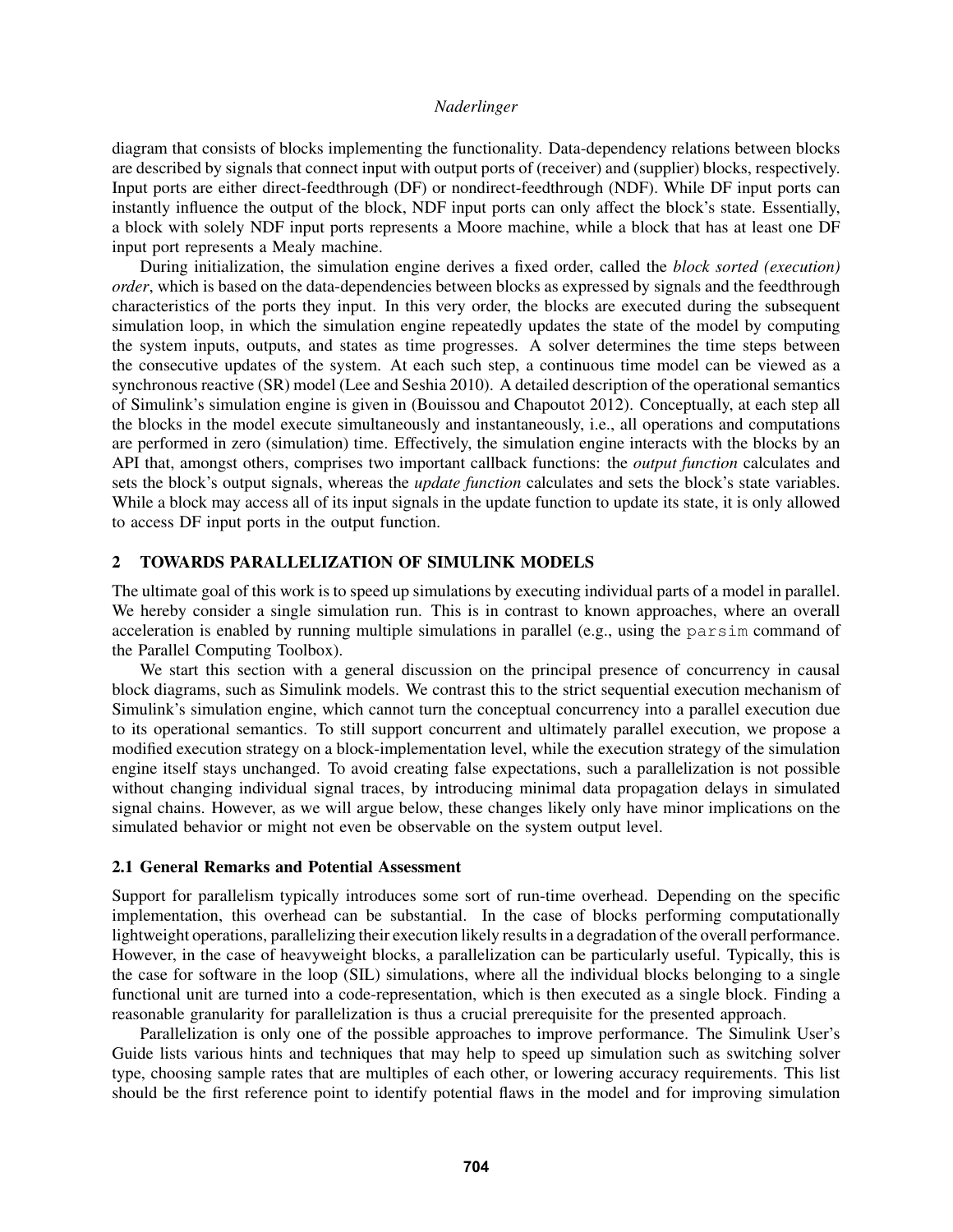performance. However, especially large models with multiple compute-intensive algorithms, such as video processing or radar cross section analysis, are ideal for a parallelized simulation.

In view of this, data-dependencies are a further important factor that decide on the potential of parallelization and thus on the potential acceleration that can be achieved for an individual simulation run. In addition to forward dependencies, Simulink signals may also represent backward dependencies. In the case of backward dependencies, a receiver block depends on computations performed in the last iteration of a supplier block, e.g., in a feedback (closed-loop) control system. Typically, only forward dependencies limit the ability to parallelize the execution of a model. Besides the data-dependency aspect, which we address in Section [3.1,](#page-9-0) we will show that further factors (e.g., block periods, offsets, or the order in which blocks are executed) have a fundamental impact on the potential acceleration in Section [3.](#page-7-0) The latter is mainly due to the operational semantics of the simulation engine.

### 2.2 Concurrency in Causal Block Diagrams

Most causal block diagrams exhibit concurrent aspects. We use the term *concurrent* to express the fact that blocks can be executed in any order at each simulation step without influencing the behavior. This is the case, for example, for the set of blocks with solely nondirect-feedthrough, i.e., the blocks of type Moore: *"Blocks without direct-feedthrough ports appear [. . . ] in no particular order"* [\(MathWorks 2018\)](#page-11-14). Furthermore, two blocks without data-dependencies can also execute in one order or the other.

The *level of concurrency* is a property that is inherent in the model. Figure [1](#page-3-0) shows three sample block diagrams together with their respective dependency graphs. We assume that blocks  $A, B, b_0, \ldots, b_3$  are of type Mealy, i.e., their output depends on their state and current input (direct-feedthrough). The block 1/*z* in case (c) represents a unit delay and thus its output does only depend on the state but not on its current input (type Moore; nondirect-feedthrough). In case (a) there is only one valid order of executing the blocks and hence no concurrency. In case (b) the signal paths involving blocks *A* and *B* are completely independent. While there is again only one valid order for each path, both strands can be executed in any order; one after the other or intertwined, i.e., concurrent. Due to the delay block in case (c), in every iteration block *B* reads the output of block *A* from the last iteration. Therefore scenario (c) breaks the data-dependency allowing a concurrent execution of the two strands  $(b_0, A)$  and  $(1/z, B, b_1)$ . Note that blocks *A* and *B* may be compound blocks (e.g., virtual subsystems) and consist of direct-feedthrough blocks *A*1,*A*2,... and *B*1,*B*2,..., respectively. Thus, forward dependencies and feedthrough characteristics decide on the level of concurrency.

Beyond that, the *level of parallelism* is a matter of implementation and depends on the environment, in which MATLAB is executed and which involves the hardware as well as the software configuration (e.g., it is limited by the number of cores and is influenced by the thread/core affinity setting). Clearly the level of parallelism is furthermore bounded by the level of concurrency.



<span id="page-3-0"></span>Figure 1: Block diagrams vs. dependency graphs.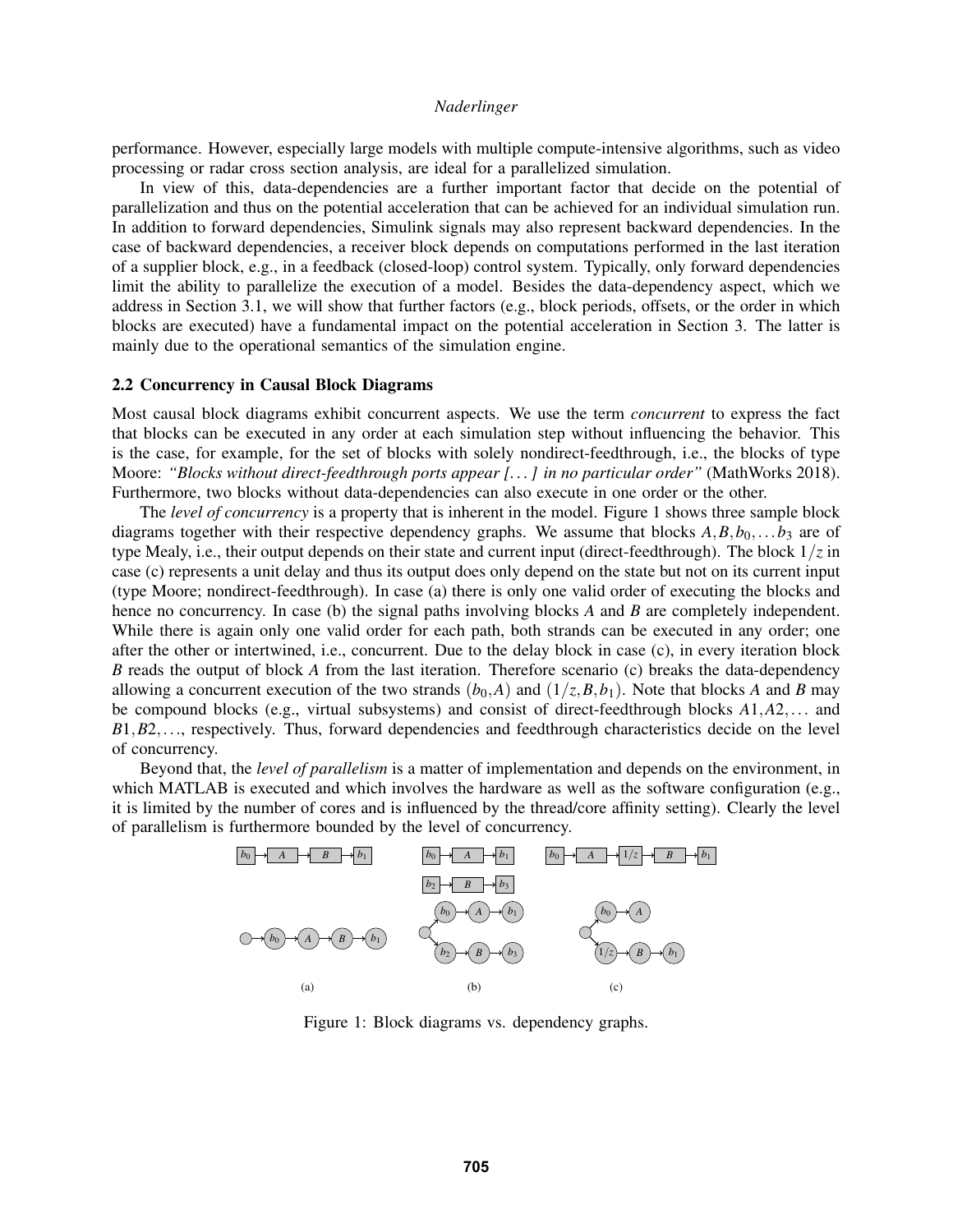### 2.2.1 Concurrency among Blocks vs. Sequential Simulation Engine

Although in principle some blocks could be executed *concurrently*, in general the simulation engine of Simulink executes all blocks within a model purely *sequentially*. As outlined in Section [1.2,](#page-1-0) at consecutive points in time (called *simulation steps*) during the simulation loop, the simulation engine computes and updates the model's state. For this, the engine prompts all blocks, whose sample time parameter is an integer fraction of the current step, to compute their outputs and to update their internal state. This is done by invoking both the *output* and the (optional) *update callback function* of the block. These calls are performed both *synchronously*, i.e., the engine waits for the calls to return, and *sequentially* in a fixed order derived during the initialization phase of the simulation. After finishing the last relevant block, the simulation time is increased to the next step. Consequently, with respect to the simulation time, all operations for a particular step are performed instantaneously (consuming zero simulation-time). This is a perfectly fine implementation of the SR model, however, depending on the computational costs associated to the execution of a block, it may not be the most efficient one.

## 2.3 Enabling Parallelism: The Core Idea

To overcome this sequential execution and introduce true parallelism for the block execution, we propose a novel concept to execute blocks in Simulink. An important aspect to note here is that no adjustments are made to the simulation engine. Modifications are only made on the block level. In the following we assume a scenario of compute-intensive direct-feedthrough blocks, each implementing its functionality in a single top-level procedure, called *step function*. The respective step function is invoked, whenever the simulation engine triggers the respective block via the *output* function of the block API. Therefore, it may in principle perform operations to read inputs, write outputs, and adjust the state in an arbitrary order, with no *update* function required. However, in the following we assume that the step functions follow a strict read-execute-write (REW) schema [\(International Electrotechnical Commission 2013\)](#page-11-15), i.e., all inputs are read at the beginning of the function while all outputs are written at the end. In between, there is no access to inputs or outputs. In the subsequent Section [2.3.1,](#page-5-0) we argue that in a system with SR semantics this is not a restriction. We denote the three code sections of a block as the sequence of the operations  $(r, e, w)$ .

In our approach, when the simulation engine invokes the step function of a block, the sequence of operations  $(r, e, w)$  is not executed atomically. Instead we separate the time for reading inputs  $(r)$  from the time for writing outputs (*w*). We denote these two simulation time instances as  $t_r$  and  $t_w = t_r + \Delta$ , respectively. The time delay  $\Delta$  can be decided for each block individually in the range  $(0, T]$ , where *T* is the sample time of the block. Within the interval  $[t_r, t_w]$ , the compute-intensive operation *e* is executed asynchronously, which gives us the opportunity to execute the *e* operation of multiple different blocks in parallel. This altered execution strategy essentially has two effects. On the one hand, the wall clock time to complete a simulation can be considerably reduced. On the other hand, delaying of the write operation shifts individual signal traces and can change the overall system behavior. Figure [2](#page-4-0) contrasts the sequential (a) and the concurrent (b) execution with respect to simulation time (st) and wall clock time (wct).



<span id="page-4-0"></span>Figure 2: (a) Sequential execution, (b) concurrent execution with delayed output.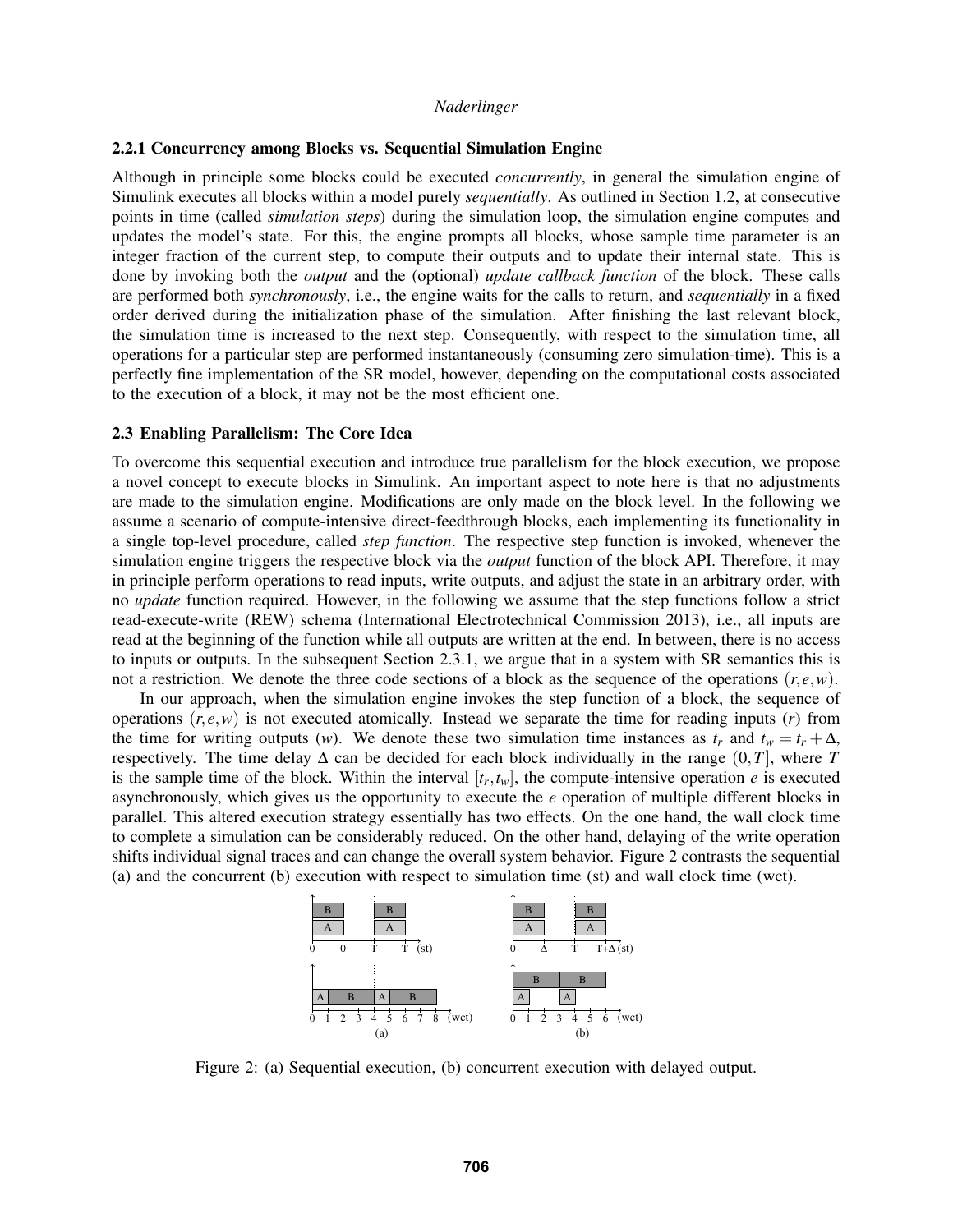It is important to note, that it is not possible to execute operations of multiple blocks concurrently without introducing the time delay for two reasons: Firstly, the *r* and *w* operations must be synchronized with the simulation engine to ensure deterministic simulation results. Secondly, the step function of each block is executed at most once for each time step. Therefore, we cannot initiate the *e* operation for all blocks in a first round and wait for its completion in a second round before writing the outputs at the same simulation time.

However, delays are a natural modeling element in synchronous block diagrams, for example, to avoid illegal cyclic dependencies (algebraic loops), or to mimic the expected execution times for executing the functionality on the target hardware [\(Naderlinger 2017a\)](#page-11-16). Furthermore, controllers are typically designed to tolerate delays and jitter. Therefore, we argue that the resulting delays are likely to be compensable, when considered properly. It is important to note, that the execution strategy of the blocks in the simulation is independent of the scheduling of the code on the target platform (see Section [1.1\)](#page-1-1).

# <span id="page-5-0"></span>2.3.1 Read-Execute-Write (REW) Cycles and Logical Execution Time (LET)

The presented approach is particularly useful for the *read-execute-write (REW)* task model, as typically found in programmable logic controller (PLC) applications [\(International Electrotechnical Commission](#page-11-15) [2013\)](#page-11-15). Reading all inputs at the start of the execution and writing all outputs at the end maximizes the time frame for input/output-independent execution and thus the workload that can be parallelized. The AUTOSAR standard [\(AUTOSAR 2019\)](#page-11-17), for example, also makes use of this model (calling it *implicit* communication) in order to increase determinism. Notably, the REW model is not a requirement. However, only a single contiguous code segment without access to inputs and outputs can be executed asynchronously for each block. This motivates an automated source-code transformation to REW-form before applying our parallelization approach. Within a zero-execution-time environment such as Simulink such a transformation can be applied without implications on the behavior of the simulation. Due to the synchrony hypothesis of the underlying SR semantics, any function can be rewritten to adhere to REW-form by first converting its code into static single assignment (SSA) form [\(Rosen et al. 1988\)](#page-11-18). Therefore, the above assumption is not a restriction but comes with the benefit of simplifying presentation. More importantly, it also maximizes the code portion that will be subjected to concurrent execution, as will be shown below.

The logical execution time (LET) model [\(Henzinger et al. 2003\)](#page-11-19) pushes this separation of computations and input/output operations even further. The code structure follows the REW-form. Additionally, as the LET model associates each task with a constant (logical) execution time, the delayed output of the proposed approach is a perfect fit. By defining the delay of all blocks to be equal to the LET of their associated computational unit, the parallelization of the model will not lead to a modified behavior.

#### <span id="page-5-1"></span>2.4 Formal Description of the Model Transformation

Our approach is based on a model transformation as described below. During simulation, the described semantics of the transformed system are established by a synchronization mechanism that ensures both the compliance with the requirements of the simulation engine and the correct order of operations.

Let *E* be a simulation environment subsuming a certain hardware/software setup. This environment hosts a simulation engine, which follows the synchronous reactive (SR) paradigm, together with a solver. A *sequential simulation configuration*  $S^s$  is described by the tuple  $(B^s, P, m^s, L, \tau_{\Omega}^s, \sigma^s, E)$ , where  $B^s$  is a set of blocks,  $\sigma^s$  is a total order relation on  $B^s$ , P is a set of ports, L is a set of links (connections between ports), and  $\tau_{\Omega}^s \in \mathbb{R} \cup \infty$  is the simulation end time. Furthermore, the function  $m^s : P \to B^s$  defines a mapping between ports and blocks. For all blocks  $b_i \in B^s$ , let  $(t_i^k)_{k=0,1,...} \in \mathbb{R}^+ \cup \{0\}$  be the monotone sequence of (simulation) time instances, called *sample hits*, where the simulation environment triggers  $b_i$  by executing its step function  $sf_i$ , which is a function in the computer programming sense (procedure). For  $b_i$  being a periodically triggered block,  $t_i^k = o_i + k \cdot T_i$ , where  $o_i$  is the offset and  $T_i$  the sample time of  $b_i$ . With  $\sigma_i^s$ we denote the index of  $b_i$  in the sorted block order established by  $\sigma^s(b_i)$ .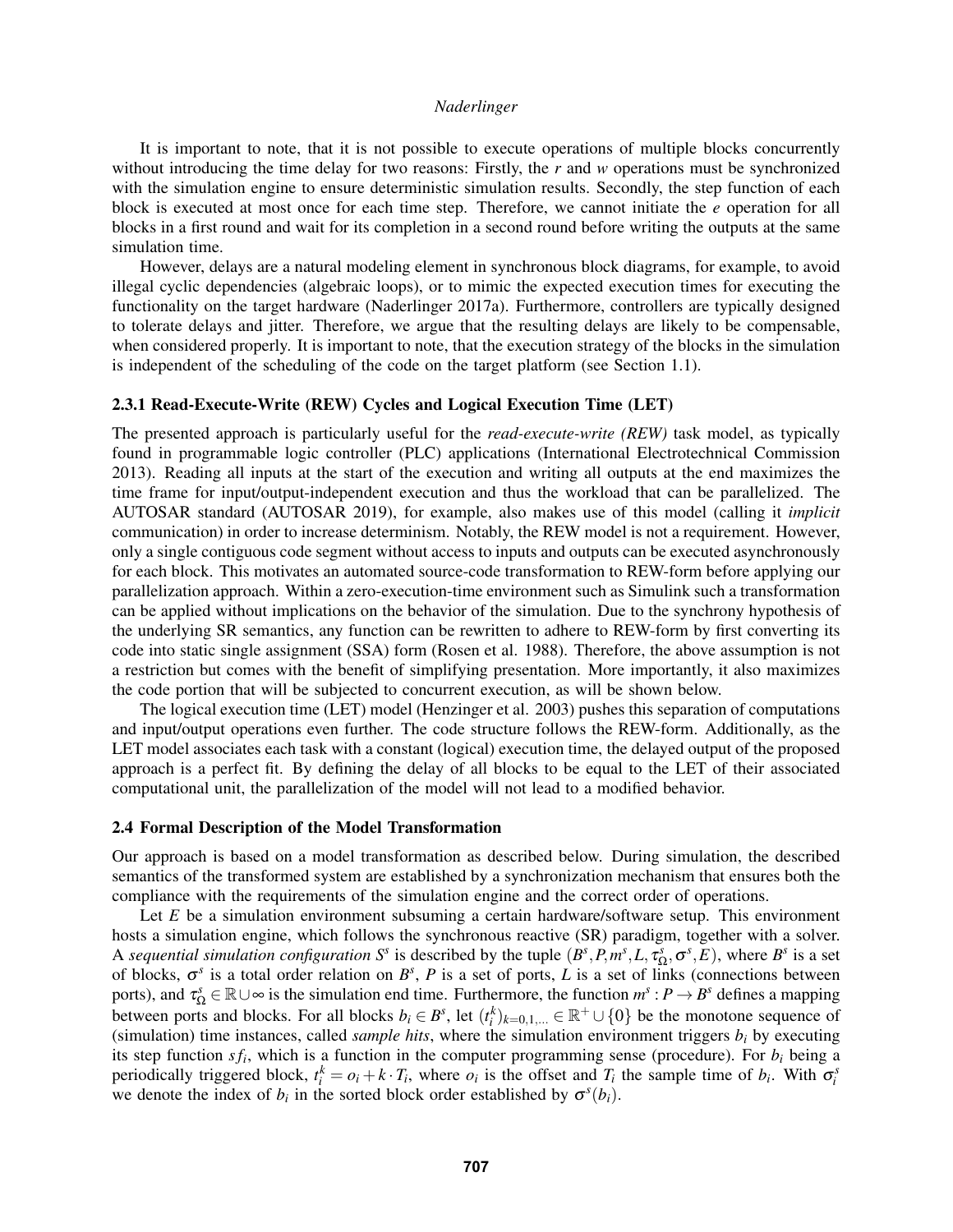The sample hits of the simulation configuration  $S<sup>s</sup>$  is the set of sample hits of all blocks in  $B<sup>s</sup>$  in the simulation interval  $[0, \tau_{\Omega}^s]$ . At every such sample hit *t*, the simulation engine executes the step function of every block  $b_i \in B^s$  where  $t \in (t_i^k)_{k=0,1,...}$ . It does so purely sequentially, in the order defined by  $\sigma^s$ . The block's step function  $sf_i$  implements an arbitrary long but finite sequence of operations  $(op_j^i)_{j=1,2,...}$  with  $op_j^i \in \{r, e, w\}, \forall j \in \mathbb{N}$ . At this, *r* and *w* represent an operation to *read* an input signal and *write* an output signal, respectively. The symbol *e* refers to an *execute* operation (or computation) that does not involve access to input or output signals.

We define  $B^{s'} \subseteq B^s$  to be the set of blocks which are subjected to a transformation process described below to enable a potentially parallel execution of their functionality. As outlined in Section [2.3.1,](#page-5-0) without loss of generality, we can assume that each execution *k* of the step function of a block  $b_i$  in  $B^{s'}$  results in a strict sequence of the three sequentially executed operations  $(r_i^k, e_i^k, w_i^k)$ , where  $r_i^k$ ,  $e_i^k$ , and  $w_i^k$  subsume all read, execute, and write operations in  $(op_j^i)_{j=1,2,...}$ , respectively.

We introduce a work load indicator  $w$  for every operation to be performed at a particular simulation time. This work load represents the wall clock time that is required to execute a particular operation at a specific simulation time instant. This is in contrast to the (simulation) time cost of executing an operation, which – as a result of the synchrony hypothesis inherent to the simulation engine – is always zero. For example,  $w(st_i, t_i^k)$  is the real time cost to atomically execute  $sf_i$  at simulation time  $t_i^k$  (i.e., without interruption) on the environment  $E$ . At this, we assume that the workload of read and write operations is zero, thus  $w$ corresponds only to the execute operation of the block's step function at a particular time instant.

We define a transformation process  $\mathcal{P}(S^s, p_{sc}) = (B^c, P, m^c, L, \tau_{\Omega}^c, \sigma^c, E)$ , which establishes a *concurrent* simulation configuration denoted as S<sup>c</sup>. The set of blocks  $B^c = B^s \setminus B^{s'} \cup B^{c'}$ , where  $B^{c'} = p_{sc}(B^{s'})$ . The transformation function  $p_{sc}: B^{s'} \to B^{c'}$  defines a one-to-one mapping of sequentially executed blocks  ${b_1,\ldots,b_n} \in B^{s'}$  to concurrently executed blocks  ${c_1,\ldots,c_n} \in B^{c'}$ , which are totally ordered by  $\sigma^c : B^c \to \mathbb{N}$ . More precisely, it are the execute operations of the blocks in  $B^{c'}$  that can be executed concurrently and, as a further consequence, in parallel.

Since  $p_{sc}$  defines a bijection, and since the set of ports *P* and the set of links *L* are taken over from the sequential configuration, the structural representation of  $S^c$  is identical to  $S^s$ . The mapping from ports to blocks is defined by the function  $m^c : P \to B^c$  such that  $\forall p \in P, b \in B^s, c \in B^c : m^c(p) = c$ , iff  $c = p_{sc}(b)$ and  $b = m<sup>s</sup>(p)$ .

As a prerequisite for concurrent execution, let  $\Delta(c_i, k) : (B^{c'} \times \mathbb{N}) \to \mathbb{R}^+$  associate a positive real number to the k<sup>th</sup> execution ( $k \in \mathbb{N}$ ) of a block  $c_i \in B^{c'}$ , which represents a time delay (in the domain of the simulation time) with the following effect: For  $b \in B^{s'}$  and  $c = p_{sc}(b) \in B^{c'}$ , if  $(t^1, t^2, \ldots)$  is the sequence of sample hits of block *b*, the sequence of sample hits of block *c* is given by  $(t^k, (t^k + \Delta(c,k)))_{k=1,2,...}$  with  $\Delta(c, k) \le (t^{k+1}$  $t^k$ ),  $\forall k \in \mathbb{N}$ . We assume in the following that the delay associated to a block is constant over all executions *k*, and denote the delay of a block  $c_i$  with  $\Delta_i$ , such that for a periodically triggered block with period  $T_i$  and offset  $o_i$ , the sequence of sample hits is  $(o_i, (o_i + \Delta_i), (o_i + T_i), (o_i + T_i + \Delta_i), (o_i + 2 \cdot T_i), (o_i + 2 \cdot T_i + \Delta_i), \ldots)$ .

At time instances  $(t^k)_{k=1,2,...}$  the step function executes the operations  $(r^k\tilde{e}^k)$ , while at time instances  $(t^k + \Delta)_{k=1,2,...}$  the step function executes the operations  $(\gamma(e^k)w^k)$ . With  $\tilde{e}$  we denote the asynchronous execution of operation *e*. The operation  $\gamma(e)$  denotes a synchronization operation that waits for *e* to complete. As a consequence, for the periodic case with  $\Delta_i = T_i$ , the sequence of operations of block  $c_i$  at time instance  $t^1$  is  $(r_i^1 \tilde{e}_i^1)$  and is  $(\gamma(e_i^{k-1})w_i^{k-1}r_i^k \tilde{e}_i^k)$  for all following time instances  $t^2, t^3, \ldots$ 

For all periodic blocks  $b_i \in B^{s'}$ , let  $\alpha_i = |(t_i^k)| = (\frac{\tau_0^s - o_i}{T_i})$  $|+1\rangle$  denote the number of triggerings of *b<sub>i</sub>* in  $S^s$  in the interval  $[0, \tau_{\Omega}^s]$ . In the concurrent case additional sample hits are required to execute the write operations for all blocks with  $\Delta \neq T$ : let  $c_j = p_{sc}(b_i)$ , then  $|(t_j^k)| = \alpha_i \cdot (|\frac{\Delta_j}{T_i})$ *Tj*  $+1$ ). Therefore, to achieve the same number of complete step function executions in  $S^s$  and  $S^c$ , the simulation stop time needs to be extended such that  $\tau_{\Omega}^c = \tau_{\Omega}^s + max(\Delta_i)_{i=1,\dots,|B^{c'}|}$ . Additionally, no step function in *S<sup>c</sup>* may start execution after  $\tau_{\Omega}^s$ .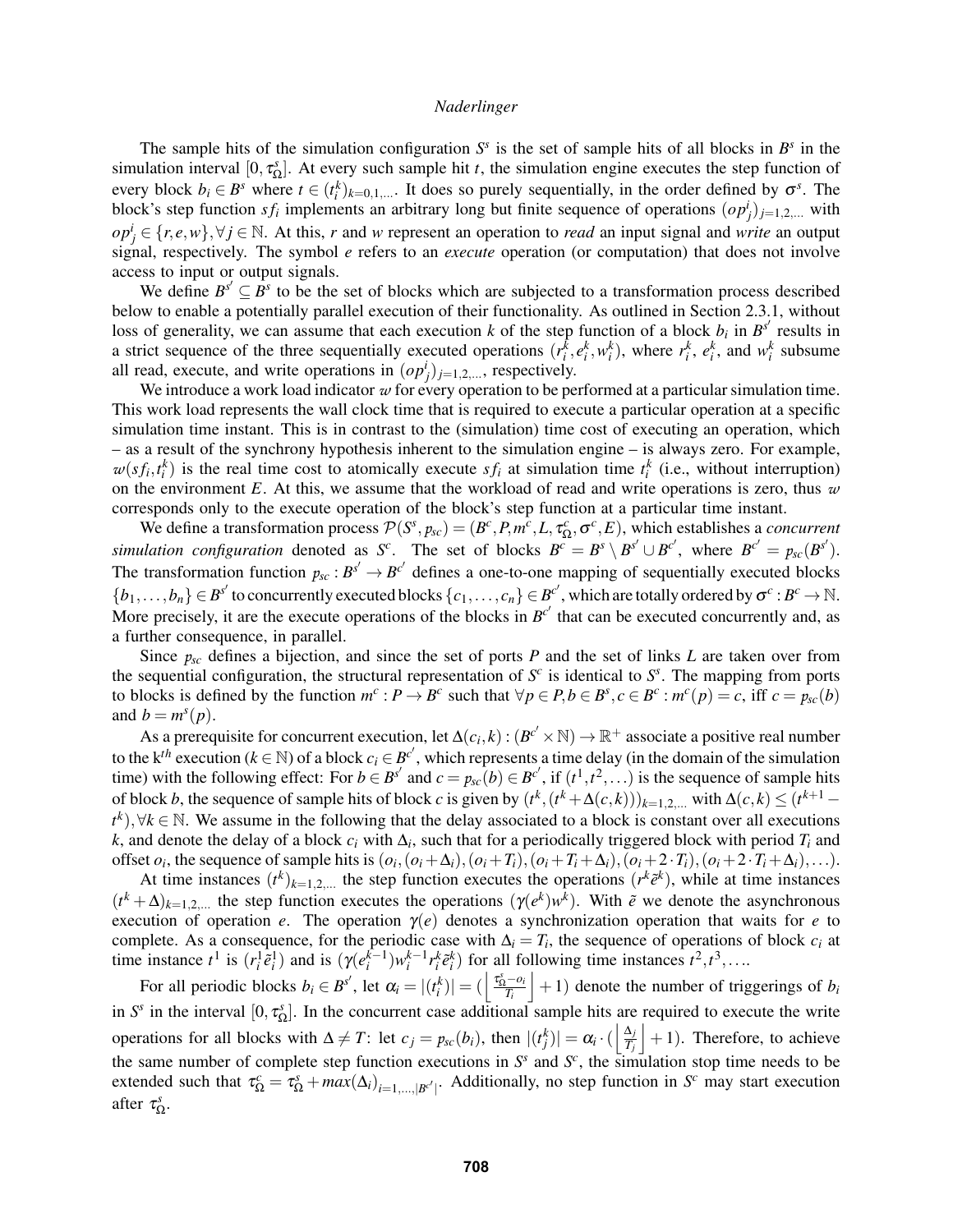Starting from this transformation process and the proper choice of the delay parameters for the individual blocks, further refinements of *S <sup>c</sup>* may involve the adjustment of offsets, periods and the sorted block order defined through  $\sigma^c$ . These parameters have a substantial effect on the parallelization potential and the behavioral differences between  $S^s$  and  $S^c$ , as illustrated in Section [3.](#page-7-0)

## 2.5 Implementation and Resulting Wall Clock Timing

We have implemented an execution mechanism for concurrent configurations as described above for MATLAB/Simulink based on S-Functions [\(MathWorks 2018\)](#page-11-14). Thereby, each transformed block executes the step function in its own thread of execution (based on pthreads). The assignment of threads to cores is decided by the host operating system. Complementarily, a synchronization mechanism ensures the compliance with the requirements of the simulation engine and the order of operations.

For the remainder of this section as well as for the illustrative scenarios in Section [3,](#page-7-0) we assume the *level of parallelization* to be equal to the *level of concurrency* (which presupposes that the number of cores is greater or equal than the number of blocks). Furthermore, we assume the workload of each individual block  $c_i$  to be constant during all its invocations and denote it with  $w_i$ . Note that these are not real requirements. Also, we ignore any overhead from the simulation engine or the synchronization mechanism. Thus, the wall clock time definitions below actually define lower bounds.

Let  $(t_i^k)_{k=1,2,...}$  be the complete sequence of sample hits of block  $c_i \in B^{c'}$ . The wall clock time *wct* to execute a read operation *r* and a write operation *w* for a simulation time  $t_i^k$  is defined as follows:

$$
wct_i(op, t_i^k) = \begin{cases} wct_i^{max}(t_i^k) & \text{if } op = r \\ max(wct_i(r, t_i^k - \Delta_i) + w_i, wct_i^{max}(t_i^k)) & \text{if } op = w \end{cases}
$$
, where

 $wct_i^{max}(t_i^k) = max(0, wct_h(op, t_h^l), wct_j(op, t_j^l))$  for  $op \in \{r, w\}, l \in \mathbb{N}, \sigma_h < \sigma_i < \sigma_j$ , where  $t_h^l \le t_i^k$ , and  $t_j^l < t_i^k, \forall h, j : c_h, c_j \in B^{c'}$ .

Thus, the wall clock time, when a particular operation at particular simulation time is performed, is a result of the concurrent configuration including periods, offsets, delays, and work loads on a given hardware/software environment together with the sorted block order.

## <span id="page-7-0"></span>3 PARALLELIZATION SCENARIOS

This section demonstrates the potential of concurrent execution that is provided by our approach. Therefore, we assume (only for illustration) that the number of blocks is less than the number of cores to execute their functionality. Still there are configurations that impede parallelization. We show subtle effects resulting from supposedly minor changes in the configuration and therefore indicate pitfalls that come with our approach which result however from the restrictions of the simulation engine. In the following, we exemplify the approach with different scenarios for parallelization that are motivated by different use cases.

Unless noted otherwise, we assume that the considered blocks  $\{b_1, b_2, \ldots\}$  are independent, i.e., they have no data dependencies. Furthermore, we assume that they are ordered by their index in the sorted block order, i.e.,  $\forall b_i, \sigma(b_i) = i$ . To shorten the descriptions, we omit the index for the parameter representing the sample time, offset etc., if the value is the same for all but explicitly mentioned blocks.

We consider in each scenario the sequential simulation configuration in the half-open interval  $[0, \tau_{\Omega}^s)$ , i.e., there are no block executions at the final simulation time step. To be fair in the performance comparison, we choose an adequate simulation stop time in the concurrent simulation configurations and consider the equal number of block triggerings.

We contrast the wall clock times  $W^s$  and  $W^c$  it takes to simulate the listed simulation configurations in the sequential and the concurrent case, respectively. Thereby we only consider the computational work load of the blocks and assume the overhead of the simulation environment and the synchronization mechanism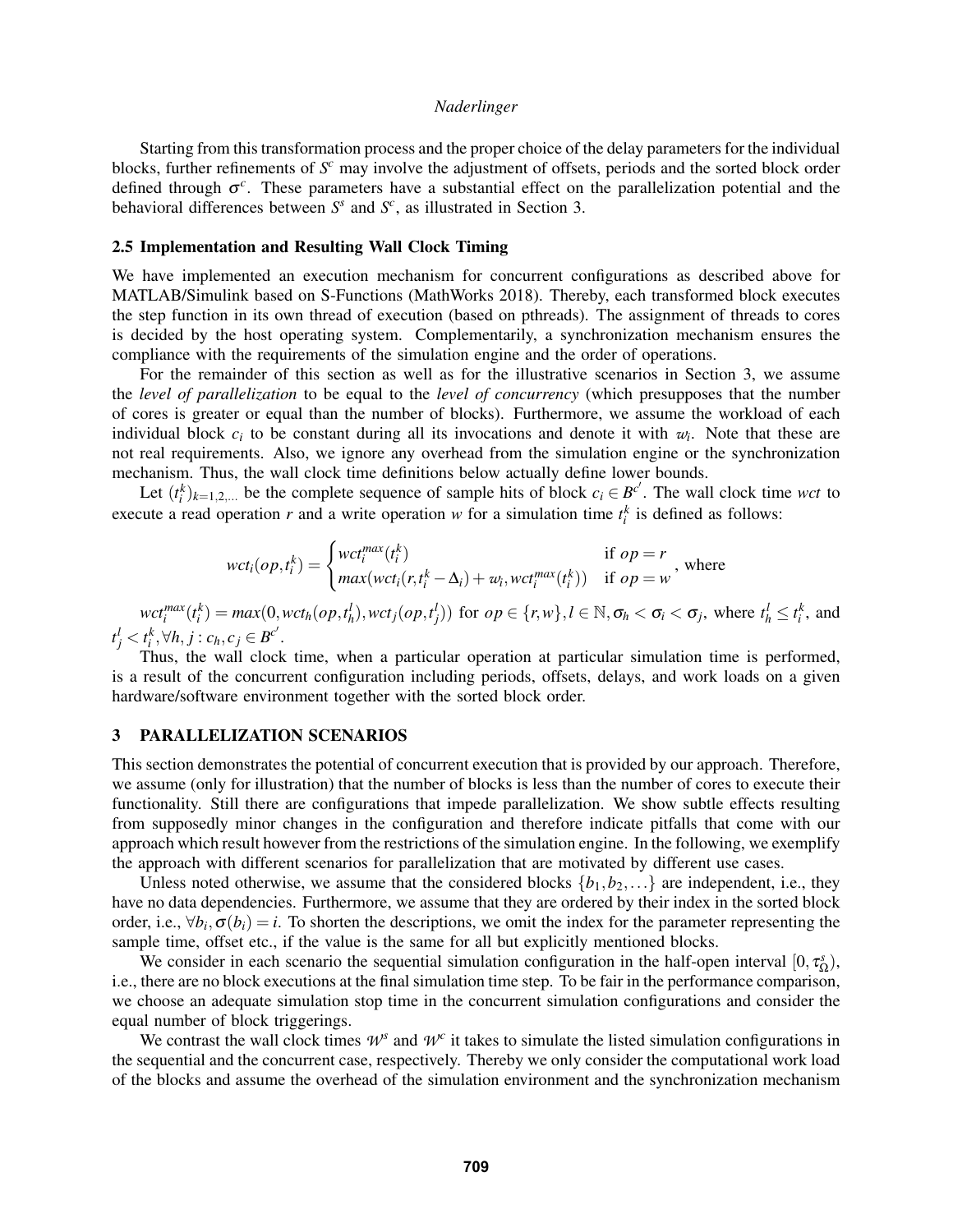to be zero. In the sequential case, the wall clock time to simulate the system in the interval  $[0, \tau_{\Omega}^s)$  is given by  $W^s = \sum_i \left( \left\lceil \frac{\tau_{\Omega}^s - o_i}{T_i} \right\rceil$  $\bigg] \cdot w_i$ ).

We use the constant  $\varepsilon$  to represent a small constant (e.g., twice the machine epsilon), to minimize the behavioral difference due to the delayed write operations of the output signals. Furthermore, we use the constant *r* as an additional factor for the work loads, in order to indicate the different time domains: simulation time (st) and wall clock time (wct).

Scenario 1. This scenario describes the case, where the blocks under consideration have identical execution patterns, i.e., they share the same sample time *T*, offset  $o$ , and delay  $\Delta$  parameters. Only the execution times *w* may differ.

Let's assume,  $\tau_{\Omega}^s = T = 1, o = 0, \Delta = \varepsilon$  for all blocks  $\{b_1, \ldots, b_5\}$ . Furthermore,  $w_1 = 1r, w_2 = 1r, w_3 =$ 2*r*,  $w_4 = 4r$ ,  $w_5 = 6r$ .  $W^s = \sum_i w_i = 14r$  (Figure [3a](#page-8-0)). In the concurrent case, all blocks may start to execute at time 0 and finish at time  $\Delta = \varepsilon$ . Thus,  $\mathcal{W}^c = \max_i(\mathbf{w}_i) = 6r$  (Figure [3b](#page-8-0),c). Please note, that the wall clock time, when an individual block  $b_i$  writes its output (indicated by  $\diamond$ ), depends on the sorted block order and is equal to  $max_{i \leq i}$   $(w_i)$ .

Please further note that when changing, for example, the offset  $o_4$  to 0.5,  $W^c$  will increase to 10*r* (Figure [3d](#page-8-0)). This is due to the fact that  $b_4$  cannot start execution at time  $o_4$  until all blocks have written their outputs at time  $\Delta$ , which is only after 6*r*, when  $b_5$  has finished. Consequently,  $b_4$  finishes at 10*r*, which means after additional 4*r* compared to the previous concurrent configuration.



<span id="page-8-0"></span>Figure 3: Scenario 1.

**Scenario 2.** In this scenario, all blocks under consideration have harmonic periods and share the same work load parameter. For example,  $o = 0, \Delta = \varepsilon, w = 1r$  for all blocks  $\{b_1, \ldots, b_5\}, T_1 = 2, T_2 = 4, T_3 =$  $8, T_4 = 16, T_5 = 32$ , and  $\tau_{\Omega}^s = 32$  results in  $W^s = \sum_i \left( \frac{32}{T_i} \right)$  $\left[ \cdot 1_r \right) = 31r$  and  $\mathcal{W}^c = \sum_i \left( \left[ \frac{32}{\text{min}(i)} \right]$  $min(T_i)$  $\left[ \cdot 1_r \right] = 16r.$ 

Scenario 3. In this simple scenario we will exemplify that in the concurrent case the sorted order influences the wall clock time  $W^c$ . We consider the two blocks *b*<sub>1</sub> with  $T_1 = 2, \Delta_1 = 2, w_1 = 4r$  and *b*<sub>2</sub> with  $T_2 = 8, \Delta_2 = 2, w_2 = 8r$ . In a simulation run with  $\tau_{\Omega}^s = 8, W^s = 24r$  (Figure [4a](#page-9-1)). For  $\sigma(b_1) < \sigma(b_2)$ ,  $W^c = 16r$  (Figure [4b](#page-9-1)), while for  $\sigma(b_2) < \sigma(b_1)$ ,  $W^c = 20r$  (Figure [4c](#page-9-1)).

**Scenario 4.** Scenario 4 exemplifies the impact of the delay parameter. We consider  $b_1$  with  $T_1 =$  $2, w_2 = 2r, b_2$  with  $T_2 = 4, w_2 = 4r$ , and  $b_3$  with  $T_3 = 8, w_3 = 8r$ . In a simulation run with  $\tau_{\Omega}^s = 8$ ,  $W^s = 24r$  (Figure [5a](#page-9-2)). In a first concurrent case, where  $\Delta = \varepsilon$  for all blocks in order to obtain a minimal input-output-delay,  $W^c = 16r$  (Figure [5b](#page-9-2)). In a second concurrent case, with  $\Delta_1 = T_1 = 2, \Delta_2 = T_2 = 4$ , and  $\Delta_3 = T_3 = 8$ ,  $W^c = 8r$  (Figure [5c](#page-9-2)).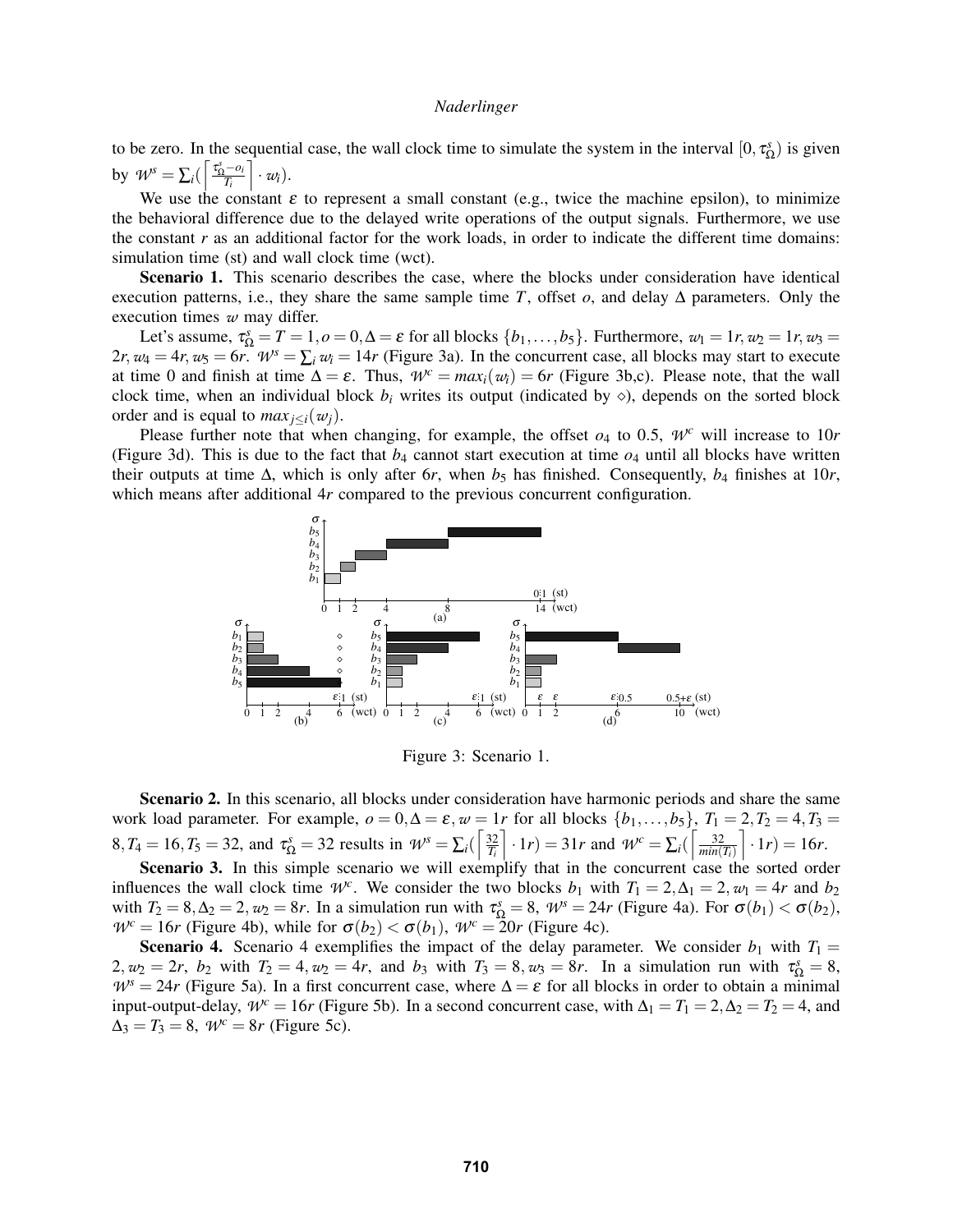

<span id="page-9-1"></span>Figure 4: Scenario 3.



<span id="page-9-2"></span>Figure 5: Scenario 4.

## <span id="page-9-0"></span>3.1 Block Dependencies and Delay-Propagation

In the model transformation process described in Section [2.4,](#page-5-1) the offsets of the blocks in the sequential configuration are taken over to the concurrent configuration. For blocks with data dependencies, this typically results in an increased latency in signal propagation. This is due to the delayed writing of output values. We consider two blocks  $b_1$  and  $b_2$  with  $T_1 = T_2$ ,  $o_1 = o_2$  and  $b_1$  providing an output value to  $b_2$ . In the sequential case (with SR semantics), at each sample hit time  $t$ ,  $b<sub>2</sub>$  reads the value just provided by  $b_1$  at the same simulation time. In the concurrent case, however,  $b_1$  has not yet updated the output (to be performed at time  $t + \Delta_1$ ) leading to an outdated input for  $b_2$ . This may lead to violated end-to-end timing requirements as, for example, data age constraints in cause-effect-chains [\(Becker et al. 2016\)](#page-11-20).

By adjusting the offset parameters in the concurrent case, this can be avoided. Figure [6](#page-9-3) schematizes a model with multiple signal chains. Based on a sequential configuration with a common sample time and zero offsets, for example, in the concurrent configuration the offset of a block may be set to the accumulated delay of its source blocks in the signal chain. Consequently, for a chain of length *n*, the end-to-end latency can be as small as  $n \cdot \varepsilon$ . Parallelization is then performed in the vertical direction.



<span id="page-9-3"></span>Figure 6: Parallelization of blocks with data-dependencies.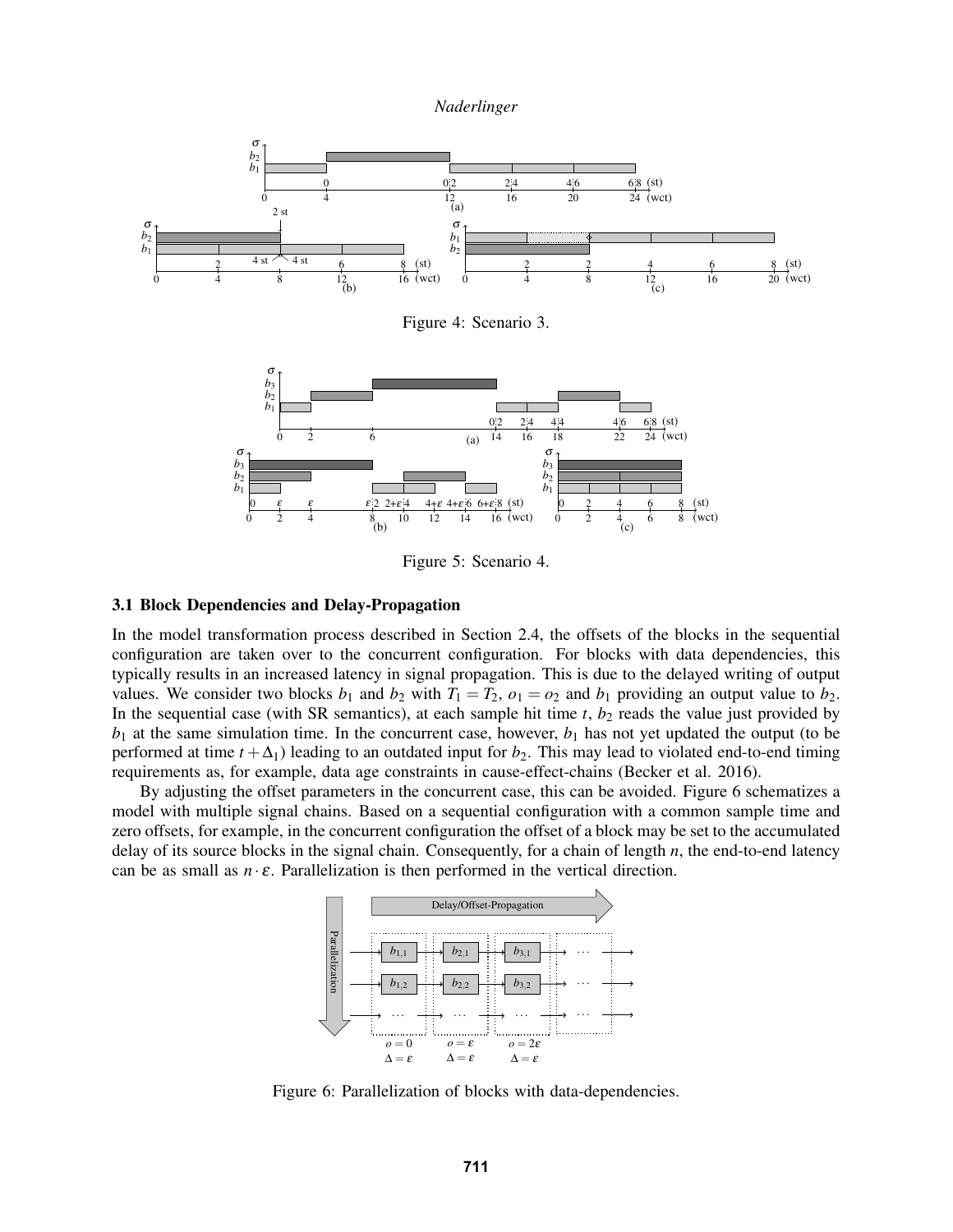# <span id="page-10-0"></span>4 CASE STUDY

The described parallelization approach was applied to a consolidated Simulink model consisting of three advanced driver assistance systems (ADAS). The three systems are part of the Computer Vision System Toolbox, which is available as a Simulink add-on. The consolidated ADAS model comprises a traffic sign recognition system (TSR), a lane departure warning system (LDW), which warns the driver when the vehicle moves towards the lane lines, and an additional road tracking system that detects and tracks road edges when lane markings are not present. The individual assistance systems have been adapted to work on a common video input. The merged model with three controllers (1 ADAS, MIL) serves as the baseline for our performance comparisons shown in Table [1.](#page-10-1) The sample time for all three controllers is  $0.03$  seconds to account for the frame rate of the input video (30fps) and was taken from the three original models. Afterwards, C code was generated by the Simulink Coder tool. This code base was then used in the model for sequential simulation (1 ADAS, Sequential), where each controller was implemented as a single S-Function block. The sequential model was then translated to a concurrent model (1 ADAS, Concurrent), where the individual controller S-Functions have been replaced by their corresponding concurrent counterpart with a common delay parameter of  $\Delta = 0.00001$  seconds. Besides the block for reading the input traffic video sequence, the model only contains one block per controller (as well as terminator and video viewer blocks for debugging purposes, but which have been disabled for the performance measurements). For each measurement the model was simulated over 11 seconds (simulation time) which corresponds to the length of the input sequence. The simulation host PC was a Windows machine with an Intel i7 quad-core with 8 logical processors and 2.6 GHz. The numbers (in seconds) were averaged over three simulation runs. The code generated sequential model (Sequential) already shows some performance gains compared to the baseline model (MIL) containing about 2.000 individual blocks. By applying the presented approach and executing the three controllers in parallel (Concurrent) the wall clock time to simulate the system is reduced further. To see the full benefit of the parallelization, the complexity of the models was increased by adding multiple instances of the controller blocks, leading to models with 6, 9, 12, 15, and 30 controllers, respectively. As reported by the Windows Resource Monitor, the total CPU consumption of the MATLAB process was about 20% in both the MIL and the sequential case, and about 90% in the concurrent case. Especially the data for simulating 6 controllers on a system with 8 logical processors showing a speed-up factor of 2.5 suggests that the involved overhead for this configuration was high. Nevertheless, on average the wall clock time for the simulation was reduced to a third compared to sequential simulation.

# 5 CONCLUSION AND FUTURE WORK

We presented an approach to simulate individual parts of a Simulink model in parallel. This allowed us to take full advantage of the multi-core architecture of today's host computers. Our approach is based on a model transformation and does not require any changes in the sequential simulation engine of Simulink. The latencies that are introduced by delaying output signals are likely compensable by the control algorithms or, depending on the structure of the model, are not even observable at all. Future work will involve the use of a nondirect-feedthrough approach, which enables both complete control of the sorted order of concurrent blocks and a liberation of cyclic dependencies (algebraic loops). However, this requires a more elaborate synchronization mechanism. We plan to combine the parallelization approach with a mechanism used for platform-aware SIL simulations [\(Naderlinger 2017b\)](#page-11-21), which enables the ex ante analysis of scheduling effects of target platforms on a simulation host.

|                | ADAS  | 2 ADAS | 3 ADAS | 4 ADAS | 5 ADAS | 10 ADAS |
|----------------|-------|--------|--------|--------|--------|---------|
| Controllers    |       |        |        |        |        | 30      |
| MIL [s]        | 10.94 | 19.1   | 28.12  | 40.56  | 49.61  | 97.97   |
| Sequential [s] | 6.59  | 12.17  | 20.15  | 25.71  | 32.37  | 63.51   |
| Concurrent [s] | 3.78  | 4.86   | 6.57   | 7.96   | 9.32   | 17.54   |

<span id="page-10-1"></span>Table 1: Performance comparisons.